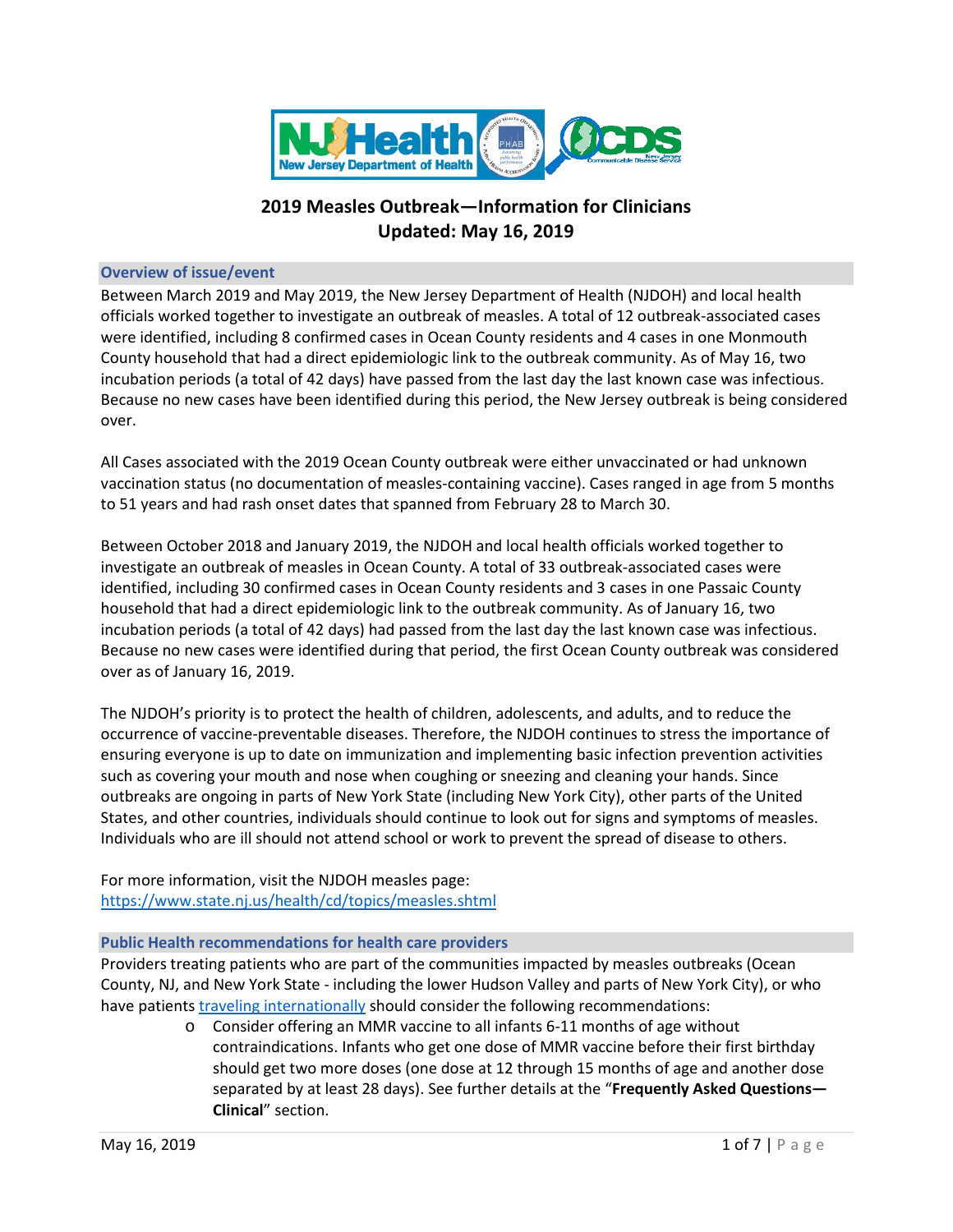- $\circ$  Offer MMR vaccine at the earliest opportunity to all unvaccinated eligible patients 12 months and older.
- o Offer a second dose of MMR vaccine to eligible patients 1 year and older who have previously received one dose of vaccine, separated by at least 28 days.
- o Offer teenagers and adults who do not have evidence of immunity against measles two doses of MMR vaccine separated by at least 28 days. **If proof of immunity is not readily available, do not delay administering MMR to persons without contraindications. Extra doses of MMR are not harmful.**
- Do not accept verbal reports of previous vaccination, previous disease or immunity tests as proof of immunity. Providers must review written documentation when assessing proof of immunity. **If proof of immunity is not readily available, do not delay administering MMR to persons without contraindications. Extra doses of MMR are not harmful.**
- Assure that all those eligible for MMR vaccine receive appropriate and timely vaccination. During outbreaks, everyone without evidence of immunity should be brought up to date on their MMR vaccination. Extra doses of MMR are not harmful.
- When obtaining the medical history of a patient with a febrile rash illness consistent with measles, please inquire as to whether the person visited any of the exposure locations listed above during the times specified or has any other risk factors. Additionally, please inquire if the patient traveled internationally or visited Ocean County (NJ), New York State (including New York City), or other measles outbreak locations as listed on CDC's website [\(https://www.cdc.gov/measles/cases](https://www.cdc.gov/measles/cases-outbreaks.html)[outbreaks.html\)](https://www.cdc.gov/measles/cases-outbreaks.html).
- Report all suspect measles cases (febrile illness accompanied by generalized maculopapular rash) **immediately** (DO NOT WAIT FOR LABORATORY CONFIRMATION) to the local health department where the patient resides. If unable to reach the local health department, notify the NJDOH during regular business hours at (609) 826-5964. After business hours, or on the weekend, call NJDOH at (609) 392-2020. A directory of local health departments is available at [www.localhealth.nj.gov](http://www.localhealth.nj.gov/)
- Place all patients with suspected measles in airborne isolation immediately. If tolerated, place a procedure mask on the patient. As an added precaution, health care facilities are encouraged to provide signage which directs staff and/or patients to identify anyone presenting with fever and rash. All staff, including those with proof of immunity, should wear a fit-tested particulate respirator when caring for patients with suspected/confirmed measles.
- Obtain appropriate clinical specimens: blood (for both IgM and IgG to measles), urine, and nasopharyngeal/throat swabs for diagnostic testing [\(https://www.state.nj.us/health/cd/documents/topics/measles/quickguide\\_measles\\_specimen\\_col](https://www.state.nj.us/health/cd/documents/topics/measles/quickguide_measles_specimen_collection_testing.pdf) lection testing.pdf).
- Determine the immune status of contacts. Offer measles vaccine or immune globulin to susceptible exposed contacts as appropriate. Contacts who cannot produce documentation of immunity must remain in quarantine from day 5 through day 21 following exposure. Please be sure to contact the local health department with the names of any known contacts so that appropriate quarantine and follow-up arrangements can be made.
- **All health care personnel should have documented evidence of measles immunity on file at their work location.** Having high levels of measles immunity among health care personnel and such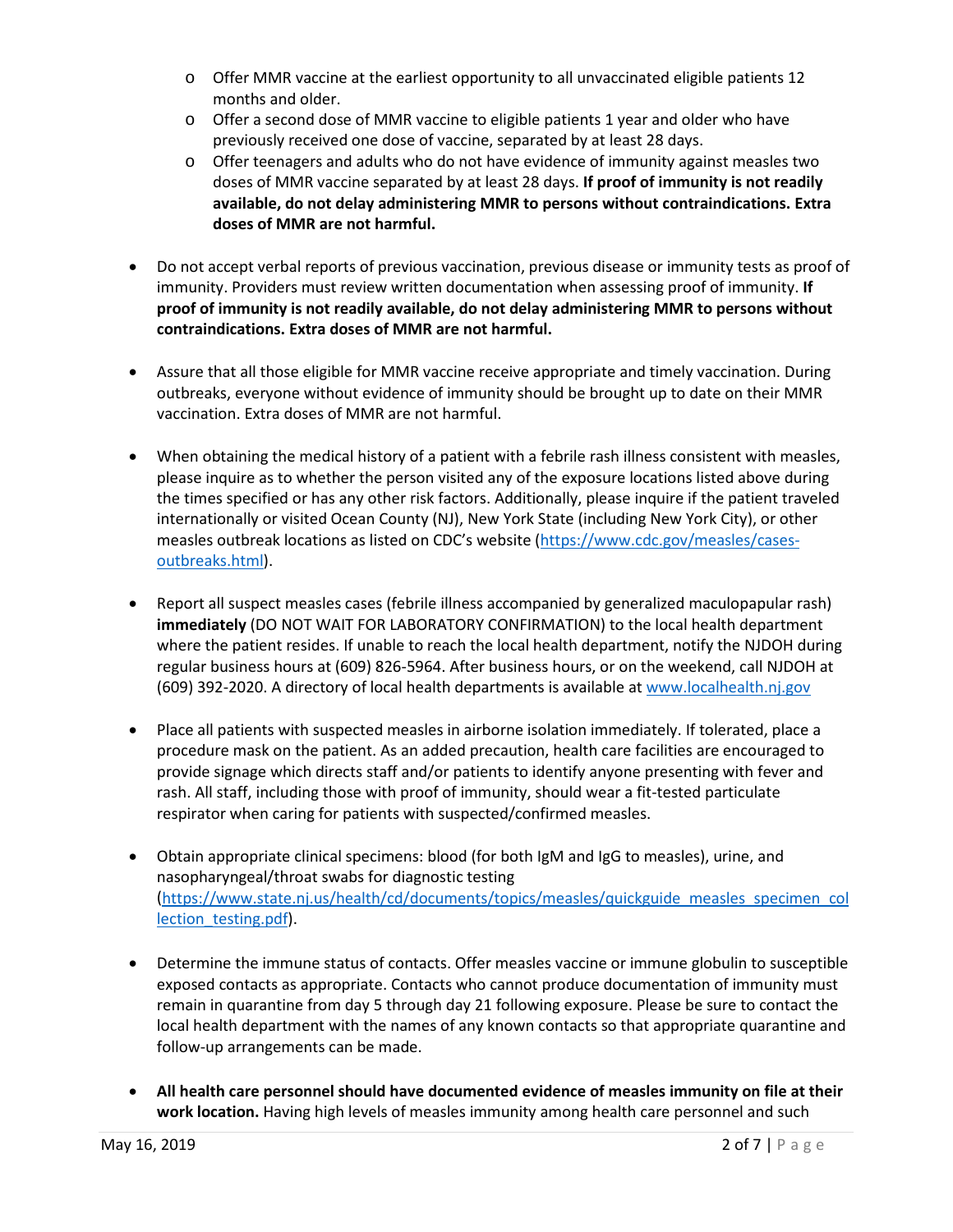documentation on file minimizes the work needed in response to measles exposures, which cannot be anticipated. Health care facilities should review their current policies regarding acceptable proof of immunization for health care personnel. Please view the MMWR for the ACIP/CDC current recommendations:

<https://www.cdc.gov/vaccines/hcp/acip-recs/vacc-specific/mmr.html>

• For Measles Exposure Guidance pertaining to clinical staff and the general public, please visit[:http://www.nj.gov/health/cd/documents/topics/measles/measles\\_exposures\\_guidance\\_01\\_2](http://www.nj.gov/health/cd/documents/topics/measles/measles_exposures_guidance_01_2015.pdf) [015.pdf](http://www.nj.gov/health/cd/documents/topics/measles/measles_exposures_guidance_01_2015.pdf)

#### **Frequently Asked Questions--Clinical**

#### **MMR Vaccine Questions**

#### **Is it possible to get measles even if a person is fully vaccinated?**

Very few people—about three out of 100—who get two doses of measles vaccine will still get measles if exposed to the virus. Experts aren't sure why. It could be that their immune systems didn't respond as well as they should have to the vaccine. But the good news is, fully vaccinated people who get measles are much more likely to have a milder illness. And fully vaccinated people are also less likely to spread the disease to other people, including people who can't get vaccinated because they are too young or have weakened immune systems.

# **As a health care/public health professional, what advice should I be giving to adults in New Jersey concerning their risk of measles infection and vaccination?**

The recommendation to protect adults against measles has not changed from the ACIP MMR Recommendations statement that was published in 2013.

[\(https://www.cdc.gov/mmwr/preview/mmwrhtml/rr6204a1.htm\)](https://www.cdc.gov/mmwr/preview/mmwrhtml/rr6204a1.htm)

Most adults in the United States are at low risk for measles. One dose of MMR vaccine or other presumptive immunity is sufficient for most United States adults born in or after 1957. In 1989, the ACIP recommended that all children receive 2 doses of measles-containing vaccine. The second dose of measlescontaining vaccine primarily was intended to induce immunity in the small percentage of persons who did not seroconvert after vaccination with the first dose of vaccine (primary vaccine failure). Other presumptive evidence of immunity includes:

- Birth before 1957 (except for health care personnel)
- Laboratory evidence of immunity
- Laboratory confirmation of disease

Certain adults are considered to be high risk and need two doses of MMR, each dose separated by a least 28 days, unless they have other presumptive evidence of measles immunity, as listed above. These adults include:

- Students at post-high school education institution
- Health care personnel
- International travelers
- People exposed to measles in an outbreak setting

During outbreaks, there may be additional recommendations to protect communities. While there is no general recommendation to vaccinate all adults in New Jersey with 2 doses of MMR, providers should consider whether the adult is in a high-risk group including international travelers, health care personnel, students at post-high school educational institutions, and those who have contact with communities experiencing an outbreak.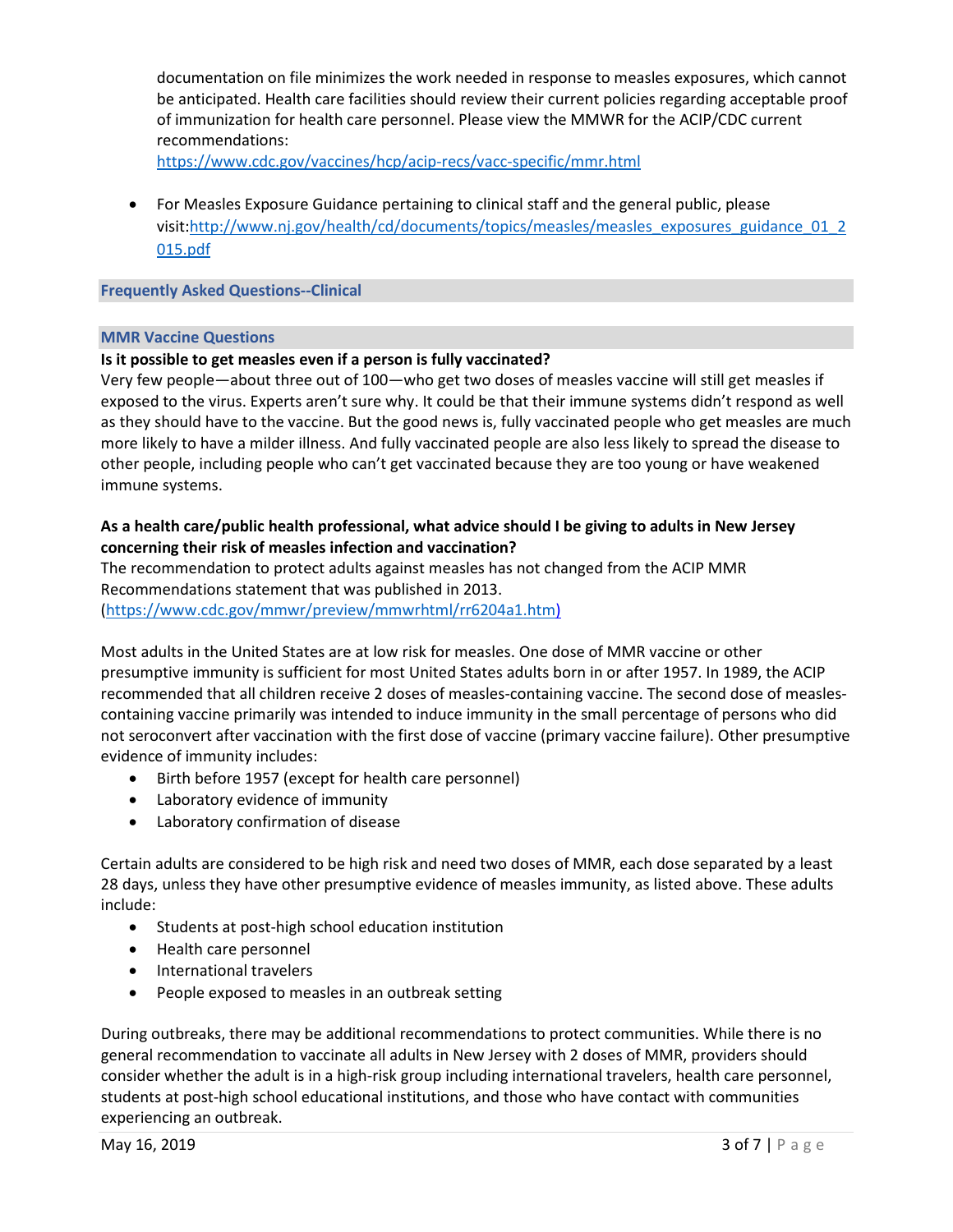Providers should only accept written, dated records as evidence of immunity. If a person does not have written, dated records of vaccination or other proof of immunity as indicated above, administer MMR. Do not delay administering MMR to persons without contraindications. Extra doses of MMR are not harmful.

#### **Do people who received MMR in the 1960s need to have their dose repeated?**

Not necessarily. Some adults may have received a killed measles vaccine during the 1960s. The killed vaccine was available from 1963 to 1968 and administered to less than 5% of adults. People who have documentation of receiving live measles vaccine in the 1960s do not need to be revaccinated. People who were vaccinated prior to 1968 with either inactivated (killed) measles vaccine or measles vaccine of unknown type should be revaccinated with at least one dose of live attenuated measles vaccine. Some people at increased risk of exposure to measles (such as health care professionals[, international travelers,](https://www.cdc.gov/measles/travelers.html) and during outbreaks) should receive 2 doses of MMR separated by at least 4 weeks.

**I have patients who claim to remember receiving MMR vaccine but have no written record, or whose parents report the patient has been vaccinated. Should I accept this as evidence of vaccination?** No. Self-reported doses and history of vaccination provided by a parent or other caregiver are not considered to be valid. You should only accept a written, dated record as evidence of vaccination.

# **If I give MMR to an infant traveler younger than age 1 year, will that dose be considered valid for the U.S. immunization schedule?**

No. A measles-containing vaccine administered before the first birthday should not be counted as part of the series. MMR should be repeated when the child is age 12 through 15 months (12 months if the child remains in an area where disease risk is high). The second dose should be administered at least 28 days after the first dose.

# **If I administer the MMR vaccine to patients 6 through 11 months of age, how will this be recorded in the New Jersey Immunization Information System (NJIIS)?**

A dose of MMR vaccine administered before 12 months of age will be recorded as an invalid dose. It is recommended to leave a note in the "Add Comments" section of the child's NJIIS record stating that this dose was administered during a measles outbreak and/or prior t[o international travel.](https://www.cdc.gov/measles/travelers.html) Please note, this dose would NOT count as part of the 2-dose series and will NOT fulfill New Jersey's immunization requirements for school attendance.

# **Can MMR be given on the same day as other live virus vaccines?**

Yes. However, if two parenteral or intranasal live vaccines (MMR, varicella, live zoster, LAIV and/or yellow fever) are not administered on the same day, they should be separated by an interval of at least 28 days. Maintaining a 28-day minimum interval between live virus vaccines ensures optimal protection. Please keep this in mind when administering vaccines during the outbreak. The priority is to get everyone in the community optimally protected against measles. However, we also want to be sure that people are protected against influenza so please keep minimum intervals in mind when choosing the influenza vaccine you administer.

#### **What are the contraindications and precautions for MMR vaccine?** *Contraindications:*

- Severe allergic reaction (e.g., anaphylaxis) after a previous dose or to a vaccine component
- Pregnancy
- Known severe immunodeficiency (e.g., from hematologic and solid tumors, receipt of chemotherapy, congenital immunodeficiency, long-term immunosuppressive therapy or patients with HIV infection who are severely immunocompromised)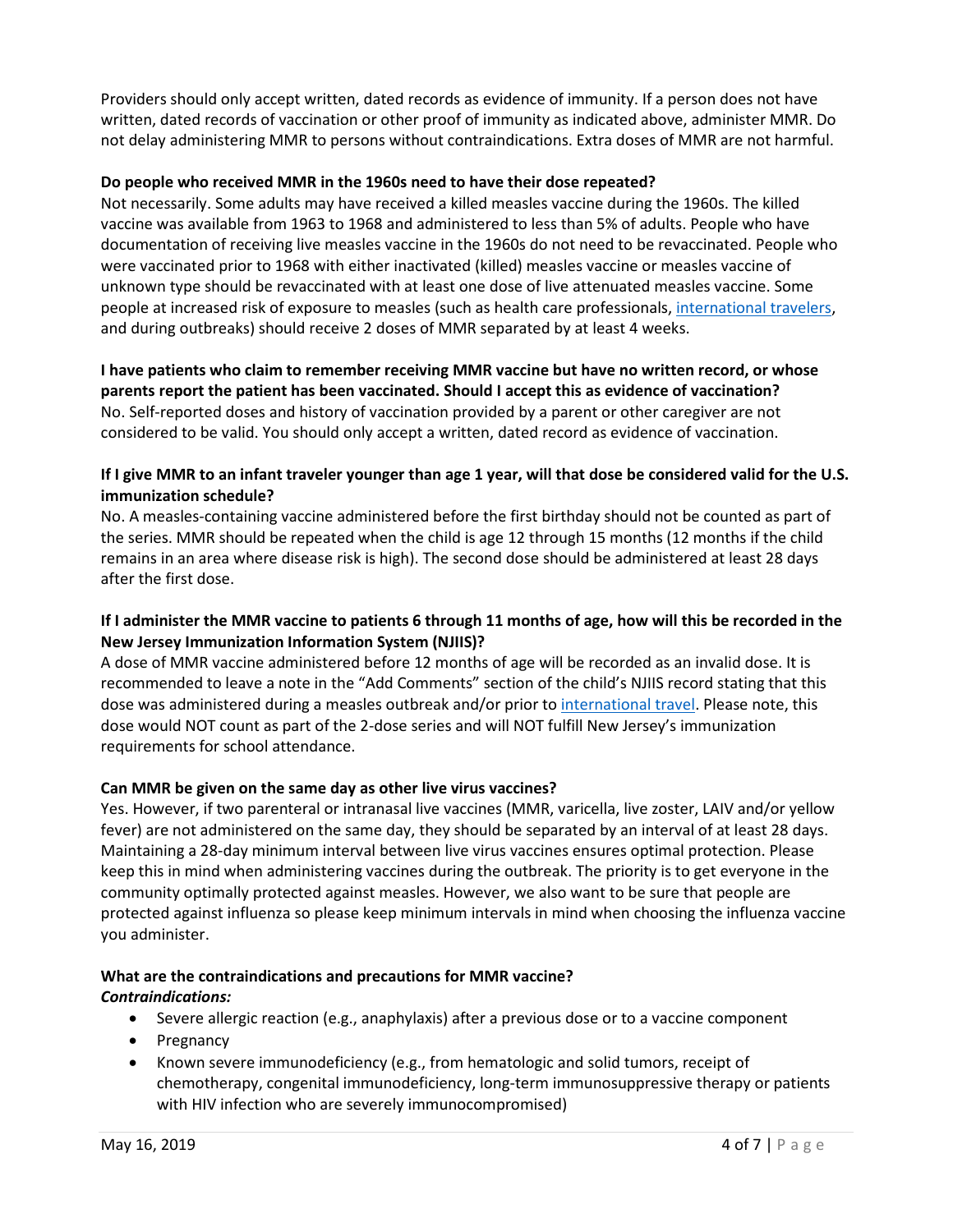• Family history of congenital or hereditary immunodeficiency in first-degree relatives (e.g., parents or siblings), unless the immune competence of the potential vaccine recipient has been substantiated clinically or verified by a laboratory

# *Precautions:*

- Recent (≤11 months) receipt of antibody-containing blood product (specific interval depends on product). See [https://www.cdc.gov/vaccines/hcp/acip-recs/general-recs/timing.html,](https://www.cdc.gov/vaccines/hcp/acip-recs/general-recs/timing.html) Table 3–5 for more information on this issue
- History of thrombocytopenia or thrombocytopenia purpura
- Need for tuberculin skin testing or interferon-gamma release assay (IGRA) testing
- Moderate or severe acute illness with or without fever

Important details about the contraindications and precautions for MMR vaccine are in the current MMWR, available at [www.cdc.gov/mmwr/pdf/rr/rr6204.pdf](http://www.cdc.gov/mmwr/pdf/rr/rr6204.pdf) Or<https://www.cdc.gov/vaccines/hcp/acip-recs/general-recs/contraindications.html>

# **Can I give MMR to a child whose sibling is receiving chemotherapy for leukemia?**

Yes. MMR and varicella vaccines should be given to the healthy household contacts of immunosuppressed children.

# **Can I give MMR to a breastfeeding mother or to a breastfed infant?**

Yes. Breastfeeding does not interfere with the response to MMR vaccine. Vaccination of a woman who is breastfeeding poses no risk to the infant being breastfed. Although it is believed that rubella vaccine virus, in rare instances, may be transmitted via breast milk, the infection in the infant is asymptomatic.

# **Is it acceptable practice to administer MMR, Tdap, and influenza vaccines to a postpartum mom at the same time as administering RhoGam?**

Yes. Receipt of RhoGam is not a reason to delay vaccination. For more information see the ACIP General Best Practice Guidelines for Immunization, available a[t www.cdc.gov/vaccines/hcp/acip-recs/general](http://www.cdc.gov/vaccines/hcp/acip-recs/general-recs/timing.html)[recs/timing.html.](http://www.cdc.gov/vaccines/hcp/acip-recs/general-recs/timing.html)

# **What is the recommended length of time a woman should wait after receiving MMR vaccine before becoming pregnant?**

Although the MMR package insert recommends a 3-month deferral of pregnancy after MMR vaccination ACIP recommends deferral of pregnancy for four weeks. For details on this issue see the most recent MMR ACIP statement available at [https://www.cdc.gov/mmwr/pdf/rr/rr6204.pdf.](https://www.cdc.gov/mmwr/pdf/rr/rr6204.pdf)

# **We received a call from a health care provider who inadvertently administered MMR vaccine to a woman who was 2 months pregnant. Please advise as to appropriate action steps.**

No specific action needs to be taken other than to reassure the woman that no adverse outcomes are expected as a result of this vaccination. MMR vaccination during pregnancy alone is not a reason to terminate the pregnancy. You should consult with the provider to determine if there is a way to avoid such vaccination errors in the future. Detailed information about MMR vaccination in pregnancy is included in the most recent MMR ACIP statement, available at [www.cdc.gov/mmwr/pdf/rr/rr6204.pdf.](http://www.cdc.gov/mmwr/pdf/rr/rr6204.pdf)

#### **Can we give an MMR to a 15-month-old whose mother is 2 months pregnant?**

Yes. Measles, mumps, and rubella vaccine viruses are not transmitted from the vaccinated person, so MMR vaccination of a household contact does not pose a risk to a pregnant household member.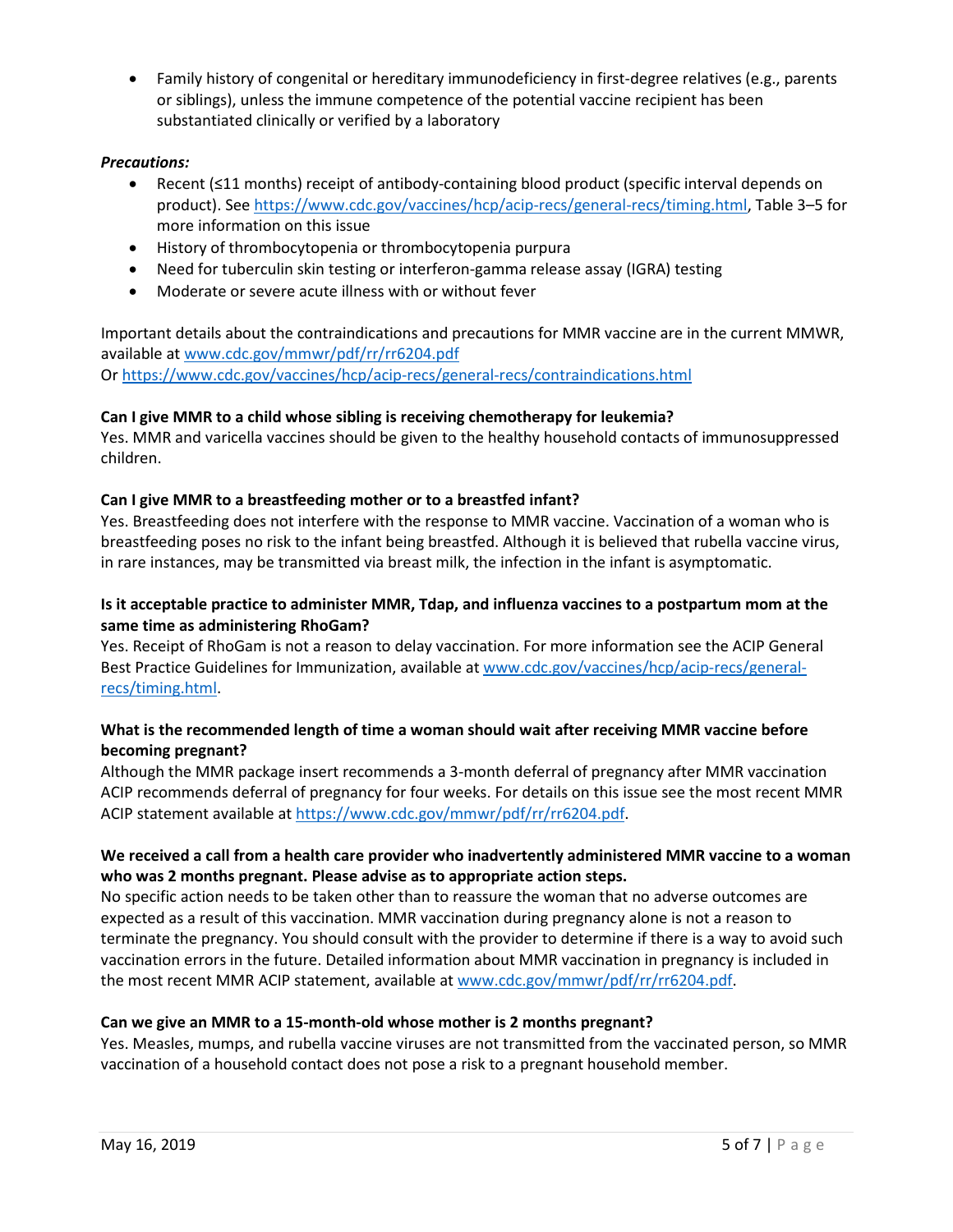#### **We require a pregnancy test for all women before giving an MMR. Is this necessary?**

No. ACIP recommends that women of childbearing age be asked if they are currently pregnant or attempting to become pregnant. Vaccination should be deferred for those who answer "yes." Those who answer "no" should be advised to avoid pregnancy for one month following vaccination.

#### **How soon after delivery can MMR be given?**

MMR can be administered any time after delivery. The vaccine should be administered to a woman who is susceptible to either measles, mumps, or rubella before hospital discharge, even if she has received RhoGam during the hospital stay, leaves in less than 24 hours, or is breastfeeding.

# **Is it harmful to administer extra doses of MMR if the person does not have proof of immunity?**

No. Additional doses of MMR administered to people without contraindications are not harmful. In order to optimally protect the community during the outbreak, health care providers should not delay the administration of MMR to check serology or await records if the vaccination status of the patient is uncertain.

#### **Measles Exposures Questions**

**We have measles cases in our community. How can I best protect the young children in my practice?** First, make sure all your patients are fully vaccinated according to the U.S. immunization schedule. In certain circumstances, MMR is recommended for infants age 6 through 11 months. Give infants this age a dose of MMR before [international travel.](https://www.cdc.gov/measles/travelers.html) In addition, consider measles vaccination for infants as young as age 6 months as a control measure during a U.S. measles outbreak. The New Jersey Department of Health is recommending that health care providers consider vaccinating infants 6 through 11 months of age within the outbreak community or traveling to other areas experiencing an outbreak. Do not count any dose of MMR vaccine as part of the 2-dose series if it is administered before a child's first birthday. Instead, repeat the dose when the child is age 12 months.

During the outbreak, the New Jersey Department of Health is also recommending vaccinating children age 12 months and older at the minimum age (12 months, instead of 12 through 15 months) and giving the second dose 4 weeks later (at the minimum interval) instead of waiting until age 4 through 6 years.

Finally, remember that infants too young for routine vaccination and people with medical conditions that contraindicate measles immunization depend on high MMR vaccination coverage among those around them. Be sure to encourage all your patients and their family members to get vaccinated if they are not immune.

# **How do I manage people who do not have proof of immunity who have an exposure to measles?**

People exposed to measles who cannot readily show that they have evidence of immunity against measles should be offered post-exposure prophylaxis (PEP) or be excluded from the setting (school, hospital, childcare). MMR vaccine, if administered within 72 hours of initial measles exposure, or immunoglobulin (IG), if administered within six days of exposure, may provide some protection or modify the clinical course of disease among susceptible persons.

#### **To whom should I administer immunoglobulin (IG) as post-exposure prophylaxis?**

People who are at risk for severe illness and complications from measles, such as infants younger than 12 months of age, pregnant women without evidence of measles immunity, and people with severely compromised immune systems, should receive IG. Intramuscular IG (IGIM) should be given to all infants younger than 12 months of age who have been exposed to measles. For infants aged 6 through 11 months, MMR vaccine can be given in place of IG, if administered within 72 hours of exposure. Because pregnant women might be at higher risk for severe measles and complications, intravenous IG (IGIV) should be